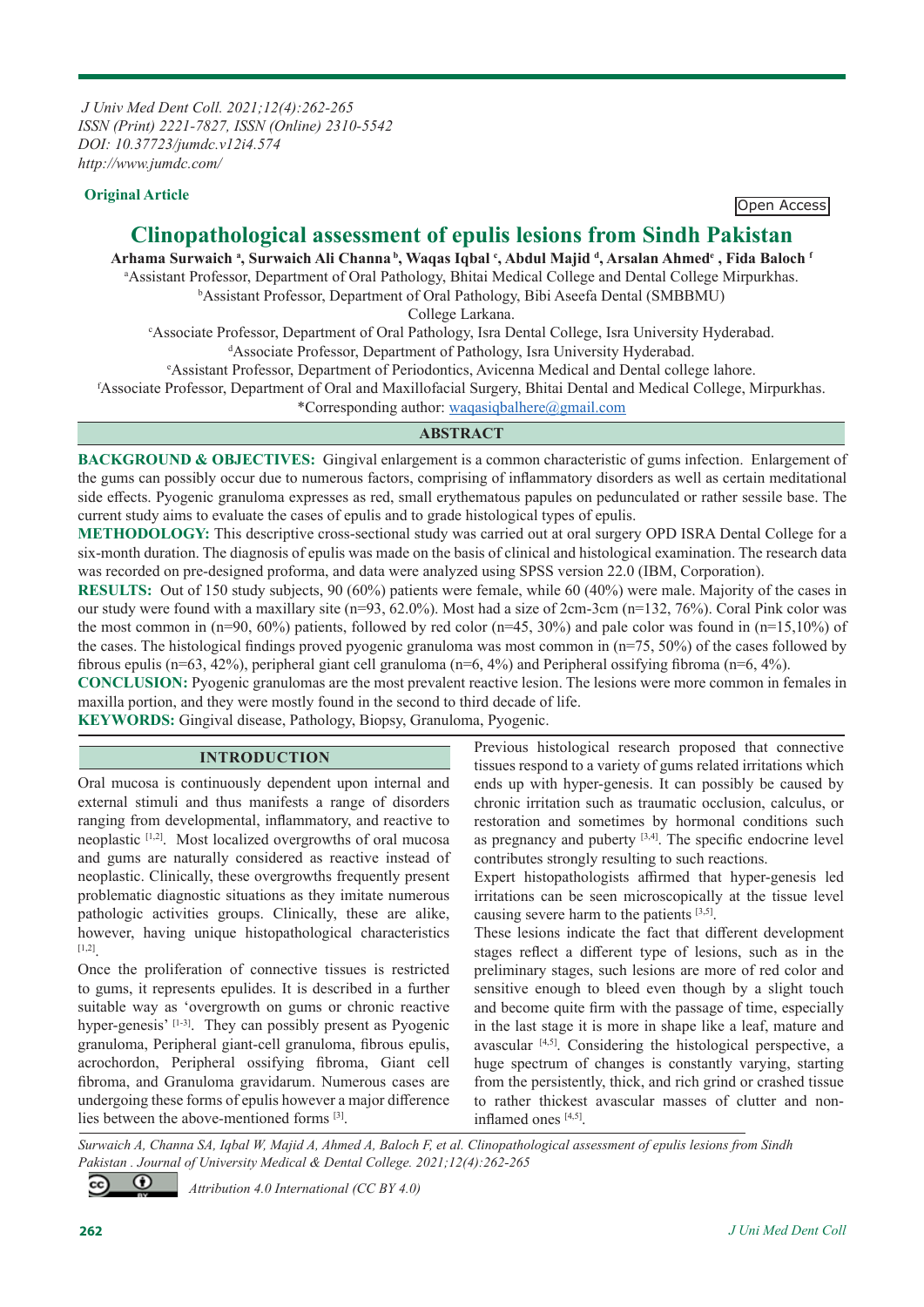Pyogenic granuloma is often caused by the loss of interdental papilla. It appears to be a sessile mass with a smooth surface. It can possibly develop rapidly and remain for an indefinite period. It is vascular and tends to bleed easily as well as result in pain. It is generally present during pregnancy, so it is called Granuloma gravidarum [6,7]. On the other hand, Giant-cell fibroma represents large, darkly stained, and multinucleate cells. Clinically, PGCG rises from the gums or alveolar mucosa, and it appear as a red, nodular soft tissue mass. It is painless and causes pressure resorption of underlying alveolar bone [8-10]. Congenital epulis, also termed as, Congenital granular cell myoblastoma, granular cell fibroelastoma and Granular cell epulis of infancy. It is unclear why Congenital epulis takes place however, these are believed to instigate from primitive Mesenchymal cells of Neural crest origin [11]. It can be small and Pedunculated or either large and sessile, and mostly it is present on the gums. Epulis representing firm texture and slower pathogenesis generally called fibrous, whereas epulis dark in color with rapid progression is called myeloid. Similarly, further progression of myeloid results in ulceration and pain, leading to epithelioma formation. Babies are born generally with a protruding mass out of their mouth  $[11,12]$ . The histological evaluations suggest minimal recurrence chances of gum neoplasms. Whereas the clinical and microscopic assessments of oral mucosa are considered insufficient to manage potential lesions. There are frequent chances of dissemination of cancerous mucosal cells to oral cavity, breasts, lungs, colon, liver, and kidneys. Therefore, early histological examination is always required of the harmless clinical appearance [13]. Prior to complete removal of the defective fibrous lesions by surgical deletion, understanding site specific morphology of the aberrant tissue, therapeutic complications, and patient demographics are the key parameters of favorable therapy and histopathological diagnosis. This further minimizes the recurrence risk of the lesions. Therefore, the purpose of the study is to evaluate the relative incidence of different types of epulis isolated by localized biopsies of the oral cavity from the patients visiting Oral Surgery Department, Isra Dental College, Isra University Hyderabad, Sindh Pakistan. Previous studies conducted in India, Iran, and China focused mostly on some gingival swellings. However, the present study is the first study conducted in Sindh, Pakistan, to evaluate all gingival swellings presenting as epulis.

#### **METHODOLOGY**

We conducted a six-month (December 2016-June,2017) study at Oral Surgery Department, Isra Dental College, Isra University Hyderabad, Sindh Pakistan. The study was approved by the ethical board of studies via letter no. IU/ RR-10/AQK/BASR-24/2016/1306 and patient willingness to participate in the study was ensured by informed consent. All the patients clinically diagnosed with gingival outgrowth from all age groups and both genders were included. Patients taking epileptic drugs, immunosuppressants, and calcium channel blockers were excluded from the study. A provisional diagnosis of epulis was made on the basis of clinical examination.

After a careful history, relevant clinical features were recorded on proforma, and biopsies were conducted from a site. Biopsy procedure was performed locally, with infiltration near the lesion, or regionally, with a nerve block technique. Histopathological data was recorded on a predesigned proforma, and data was analyzed using SPSS version 22.0 (IBM, Corporation).

The tooth mobility assessment was done by using a digital approach intra-oral scanner measurement [13]. The continuous variables were presented as mean ± SD. Categorical variables were analyzed by Chi-square test, and Fisher's Exact test and results were presented as frequencies and percentages. Data was presented in tables, graphs, and charts.

# **RESULTS**

Out of 150 study subjects, 90 (60%) patients were female, while 60 (40%) were male. The mean age of females was older as compared to male study subjects  $(30.3\pm13.4 \text{ vs } 30.3\pm13.4 \text{ vs } 30.3\pm13.4 \text{ vs } 30.3\pm13.4 \text{ vs } 30.3\pm13.4 \text{ vs } 30.3\pm13.4 \text{ vs } 30.3\pm13.4 \text{ vs } 30.3\pm13.4 \text{ vs } 30.3\pm13.4 \text{ vs } 30.3\pm13.4 \text{ vs } 30.3\pm13.4 \text{ vs } 30$  $26.3\pm12$  years). Out of 150 patients, it was found that the majority of the cases were found with maxillary gingiva (anterior or posterior) i.e: (n=93, 62.0%).

The majority of the cases  $(n=114, 76%)$  were found with the lesion size range of 2cm-3cm. Coral Pink color of the lesions was the most common in (n=90, 60%) patients, followed by red color (n=45, 30%) and pale color was found in (n=15,10%) of the cases. Soft consistency was common in (n=105, 70%) while firm and hard were found in (n=12, 8%) and (n=33, 22%) of the patients respectively. About 48 cases (32%) were associated with tooth mobility, while 102 cases (68%) were not associated with tooth mobility.

The histological findings proved pyogenic granuloma was most common in (n=75, 50%) of the cases followed by Fibrous epulis (n=63, 41.33 %), Peripheral giant cell granuloma (n=6,4%), Peripheral ossifying fibroma (n=7, 4.66 %). While no case was reported of congenital epulis and pregnancy tumor. No significant difference was found in both genders according to histological evaluation by using Chi-Square test (p-value 0.16) as mentioned in Table-IV.

|  | Table-I: Age Distribution of patients (n=150). |  |  |
|--|------------------------------------------------|--|--|
|--|------------------------------------------------|--|--|

| <b>Age Group</b> | Frequency   | Percentage   |
|------------------|-------------|--------------|
| Below 19         | 12(66.7%)   | $15(65.2\%)$ |
| $20 - 29$        | $6(33.3\%)$ | 8(38.8%)     |
| 30-39            | $6(33.3\%)$ | $15(65.2\%)$ |
| $40 - 49$        | 12(66.7%)   | $8(34.8\%)$  |
| 50-59            | 18(100%)    | 8(34.8%)     |
| >60              |             | $15(65.2\%)$ |
| Gender           |             |              |
| Male             | 60          | $40\%$       |
| Female           | 90          | $60\%$       |
| Total            | 150         | 100%         |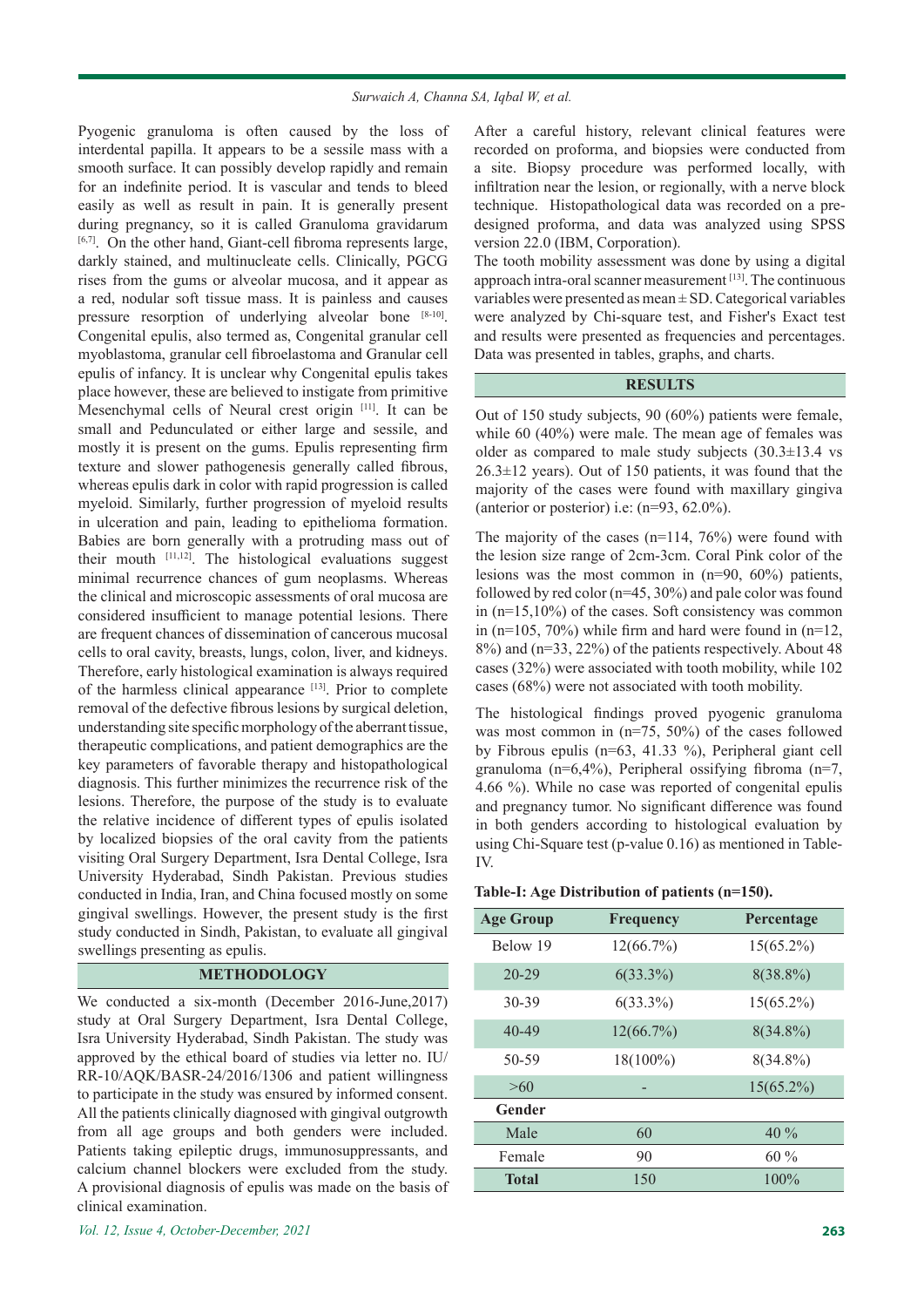**Table-II: Frequency distribution of cases according to Site (n= 150).**

| <b>Site</b> | Gingiva<br>Anterior | Gingiva<br>Posterior | Frequency | Percentage |
|-------------|---------------------|----------------------|-----------|------------|
| Maxilla     | 75                  | 18                   | 93        | 62.0%      |
| Mandible    | 52                  | 15                   | 57        | 38.0%      |

**Table-III: Frequency distribution of various cases variable.**

| Frequency distribution of cases according to size ( $n=150$ ).                        |           |                 |  |  |
|---------------------------------------------------------------------------------------|-----------|-----------------|--|--|
| <b>Size</b>                                                                           | Frequency | Percentage      |  |  |
| $2cm-3cm$                                                                             | 114       | 76%             |  |  |
| $2cm-4cm$                                                                             | 30        | 20%             |  |  |
| >6cm                                                                                  | 06        | 4%              |  |  |
| Frequency distribution of cases according to color ( $n = 150$ ).                     |           |                 |  |  |
| Color                                                                                 | Frequency | Percentage      |  |  |
| Coral pink                                                                            | 90        | 60%             |  |  |
| Red                                                                                   | 45        | 30%             |  |  |
| Pale                                                                                  | 15        | 10%             |  |  |
| Frequency distribution of cases according to consistency $(n=150)$ .                  |           |                 |  |  |
| Firm                                                                                  | 12        | 8%              |  |  |
| Soft                                                                                  | 105       | 70%             |  |  |
| Hard                                                                                  | 33        | 22%             |  |  |
| Frequency distribution of lesions associated with tooth mobility (n=<br>150).         |           |                 |  |  |
| Yes                                                                                   | 48        | 32%             |  |  |
| No                                                                                    | 102       | 68%             |  |  |
| Frequency distribution of lesions according to histological diagnosis ( $n=$<br>150). |           |                 |  |  |
| Fibrous epulis                                                                        | 62        | 41.33 %         |  |  |
| $D_{\text{max}} = 1.11$ and $D_{\text{max}} = 1.001$                                  | $\pi$     | $\epsilon$ 0.0/ |  |  |

Pyogenic granuloma 75 50% Peripheral Ossifying fibroma 6 6 4% Peripheral giant cell granuloma 7 4.66 %

**Table-IV: Distribution of histological diagnosis according to gender (n= 150).**

| <b>Epulis Type</b>                   | Gender                   |                           | <b>Statistical</b><br>test for $2 x 2$<br>contingency<br>tables | p-value   |
|--------------------------------------|--------------------------|---------------------------|-----------------------------------------------------------------|-----------|
|                                      | Male <sub>n</sub><br>(%) | Female<br>$n\binom{0}{0}$ |                                                                 |           |
| Fibrous epulis<br>Pyogenic granuloma | 20<br>(13.33)<br>33(20)  | 42(28)<br>42(28)          | Chi-square<br>statistic is 1.9729                               | $p=0.160$ |
| Peripheral giant cell<br>granuloma   | 4(2.67)                  | 3(2)                      | Fisher exact test<br>statistic value                            |           |
| Peripheral ossifying<br>fi-broma     | 3(2)                     | 3(2)                      | $is = 1$                                                        | p < 0.125 |

#### **DISCUSSION**

Previous research reports led by expert histopathologists, recognized epulis as a benign lesion of the oral cavity located over the gingiva [14,15]. Our study extends histopathological understandings of epulis by measuring the exact range of gingival swelling ranging 2cm up to 6cm among 150 cases.

maxillary gingival swelling among most epulis cases [19,20]. Chi-square test was applied for both fibrous epulis and pyogenic granuloma, and non-significant gender association was noted (p-value =0.160) as mentioned in Table-IV. Our findings are consistent with the previous study reported by Chalkoo AH et al, [16], who observed pyogenic granuloma and other lesions most common among females. However, our findings are inconsistent with the previous study reported by Ramu S et al, who observed pyogenic granulomas and fibrous epulis the most common lesions affecting males. Similarly, we applied fisher exact test where the variable values were less than 5 and the value of 1 against fisher testing represents non-significant (p=0.125) gender association focusing on Peripheral giant cell granuloma and Peripheral ossifying fibroma (Table-III) [20-24]. Our findings reveal that the lack of

> knowledge and awareness regarding periodontal care are the key factors of epulis progression. **LIMITATIONS:** The study was limited to Sindhi patients with gingival swelling, size ranging from 2-6 cm, epulis consistency, color, and motility related parameters patients from all age groups and both genders.

> This was the first study conducted in the Sindh region of Pakistan, focusing on 150 patients suffering from gingival swelling (epulis). We found a significant rise in gingival swellings among Sindhi adults. A recent study led by Azodo R et al, unveiled similar findings that increased size gingival swelling was found common among adults. In contrast to this another study led by Chalkoo AH et al., reported 37% of gingival swellings among patients from 31-45 years of age range. The major reasons may include little knowledge of periodontal care, hormonal imbalance, and stress [16-18]. In our study female were in the majority i.e (60%), while 60 (40%) were male. However, inconsistent results were found in the study of Jalayer Naderi et al, who reported a higher prevalence of these lesions in men. The possible reason for this deviation may include factors of social well-being and poor educational status, and lack of awareness regarding periodontal care among patients from Sindh, Pakistan. We found 93 (62.0%) suffering from maxillary gingival swelling. Another study led by Carod-Artal et al also found

#### **CONCLUSION**

It is concluded that clinically most lesions presenting as epulis were painless, soft, coral pink in color, around 2-6 cm in diameter, and sessile in nature. Pyogenic granuloma was the most prevalent subtype of epulis, unveiling nonsignificant gender association rejecting the null hypothesis.

**ACKNOWLEDGEMENT:**I acknowledge the contributions of my co-authors for supporting in patient selection, clinical assessment, and in data analysis. Secondly, I also extend thanks to reviewers for language check and recommending potential additions for making this manuscript worth sharing. **GRANT SUPPORT & FINANCIAL DISCLOSURE:**  The presented manuscript was extracted from Dr. Arhama Surwaich master's degree thesis in oral Pathology. **CONFLICT OF INTEREST:** None.